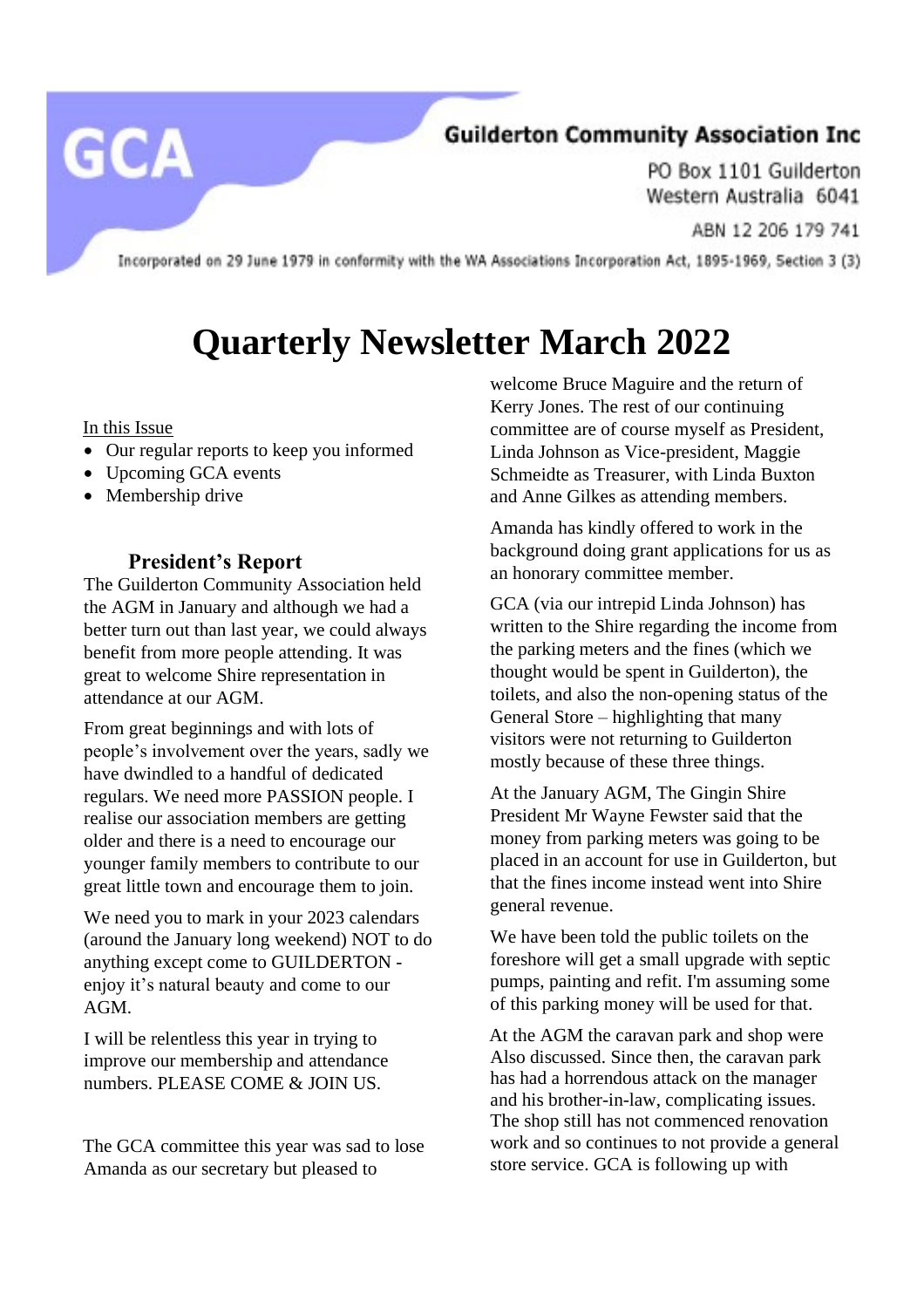questions needing clarification with this and other issues affecting us all. These include:

- information regarding the requested upgrades to the Guilderton lighthouse access road,
- progress of the requested river mouth signage,
- the results of the foreshore river wall inspection report if completed, and
- the Guilderton information bay history panels.

We eagerly await Gingin Shire Council's response.

#### **Christmas Carols in The Park**

GCA held their inaugural Christmas Carols In The Park event last year, thanks to the hard work of Amanda Williams who managed to secure a grant to fund it. Rob West led us off in song but was unable to complete the entertainment for the evening. Nonetheless nature provided a beautiful evening for an excellent turnout.

#### **Easter Blues, Jazz and Swing**

Because the originally booked entertainers were unable to do the gig, there is some grant money that Amanda had secured which the Shire have agreed can be used for an Easter gig. As a result, Amanda has organised a tribute to Blues, Jazz and Swing on Easter Saturday the 16th April at Gabbadah Park with our inimitable local star Rob West with four other acts. It is free to all and starts at 6pm. Food vans will be there so mark the date in your diary and come along.

#### **Money, money, money**

The association has yearly ongoing costs that we have to raise money to cover. We now have 3 types of insurance policies we need to cover volunteers and events, and the premiums have doubled, and now include web site fees & accounting fees. This is why we have been trying to raise money from raffles

held at our Carols event and our next function. We have also been collecting bottles and cans for the 10-cent return money. So if anyone wants to collect for us, bottles, cans etc can be dropped off at the Moore River Roadhouse where they collect them for us. Also our number is C10358781 for those of you who want to do it from home. One for you, one for us.

The above needs are also why your membership fees are so important. If you haven't paid them, **please** can you do so at your earliest convenience?

I have been told recently that St John's ambulance will no longer be paying for our defibrillator repairs or supplies, so this is going to fall to the community or go by the wayside. Redfield Park is already supplying all their first aid equipment themselves with a little support from the Shire and Bendigo Bank. So far, we haven't had to deal with this ourselves. I have always provided first aid and equipment when I was at the foreshore from my own pocket but I am unsure on how we go forward with the defibrillator. Apparently, the defib can cost between \$200 to \$700 to maintain annually.

I brought this up at the AGM and the **Guilderton Community Library** has kindly donated \$500 towards the first service. If anyone else wishes to donate that would be wonderful. The defib has saved a couple of lives and is an important piece of equipment we need in our community. If you can't donate cash - please donate your cans and bottles. If everyone did that at least once a year it would help greatly and would soon add up.

#### **Sculpture by the River**

The Moore Arts Group is financing another sculpture in gorgeous Guilderton and someone peeked under the covers, so we have heard it's a Fabulous Fish. Because of the placement that has been stipulated by the Shire, the cost of installation has increased to nearly as much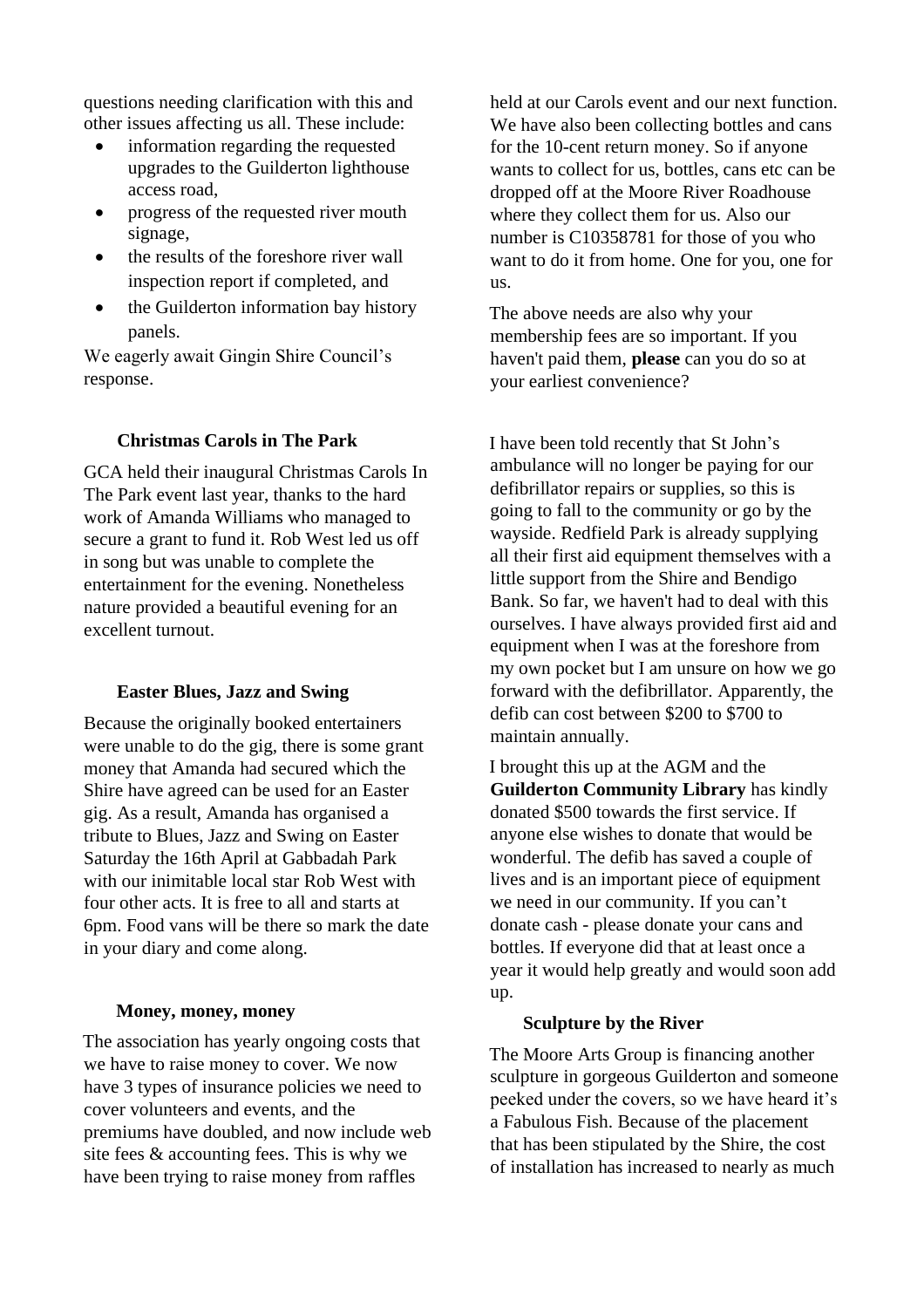as the sculpture itself. To offset this cost, Anne Gilkes is going to apply for a grant. We're all looking forward to this awesome addition to our public art pieces in Guilderton.

Many thanks to Anne and her group for all their hard work, however she notes they would love some more people to join Moore Arts group - as would GCA, the visitors centre and I'm sure the library volunteer groups.

Covid is raising its ugly head again so please stay safe all of you.

I would like to thank the wonderful ladies and our new man in our committee for their dedication and hard work.

Kerry Enright

GCA President



#### **Containers for Change**

We're currently collecting containers for change. We will be putting all money towards community projects. If you'd like to leave your cans and bottles - the **Moore River Roadhouse** is collecting and handing them in for us.



#### **Membership**

All members who have been non-financial for three years will sadly be lost from our database. Please complete the form at the end of the Newsletter and stay with us.

**We need you!!**

#### **Community Library Report**



AUSTRALIA DAY AWARDS

You may all know by now that the library was nominated for an award at the Australia Day celebrations. We were announced runner up in the Australia Day Community Citizen of the year awards under the category of Community Groups. Congratulations to Gingin Outdoor Activity Space Group for their fantastic nomination. Also, our sincere congratulations to our own volunteer Mel Locket for her award of Community Citizen of the Year for 2022. Another library member, Dot Branch received an award for Community Citizen of the Year (Senior). Our volunteers do a fantastic service for our library and the community. We are extremely proud of each and every one of them. The award is on display in the library.

At the recent GCA AGM in January we were advised that the community defibrillator would need servicing every four years. St John's are no longer responsible for the servicing of these units and the cost would fall back onto the community. Our committee has decided to make a "one off" donation of \$500 towards the next outlay.

Happy reading everyone.

Madeleine Henshaw Community Library Coordinator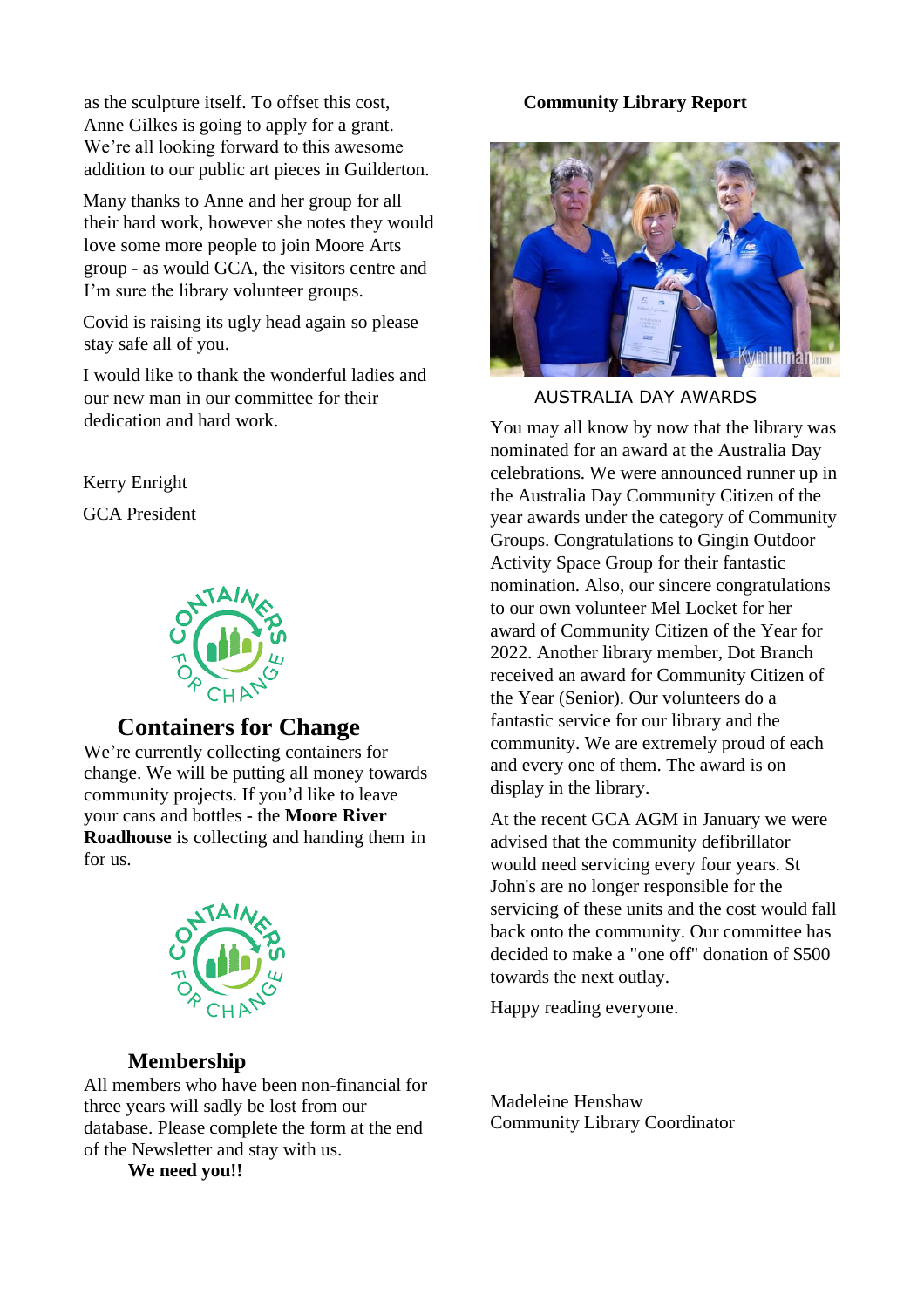#### **Moore Arts Report**



Great news in the progress of the planned sculpture as the Shire has approved in principle the installation of the whimsical fish on a pole raised above and fixed

inside the pole at the end of the fishing jetty. We had planned to put the sculpture on a wooden pole on the grassed area at the Moore River foreshore but it was not approved due to unforeseen difficulties with this plan.

Now we are hoping to raise the extra funding required for a more complex installation at the end of the jetty. If all goes well, we will have the sculpture completed in July and installed soon after. The sculptor is Adrian Toomey of Blue Ocean Gallery, Green Head.

See you all at the Easter Art Show! Proceeds from this fab annual event provide us with the opportunity to commission community artworks, so please ensure you buy an art piece or a squillion raffle tickets.  $\odot$ 

Anne Gilkes Moore Arts Coordinator

#### **Addition from the Editor**

On behalf of GCA and the community at large, I would like to thank Anne for her sterling efforts at keeping us art cultured over the many years of her voluntary service. She is stepping back from the coordinator role as have some other fabulous stalwarts, including Elizabeth Eaton, Gill Treichel and Mariner Tutavahu.

We are very happy Hal Schmeidte and Joel Collins remain from that earlier committee and welcome new committee members Kerry Jones, Linda Buxton with advice from longtermer Delys Brady (28 years now).

Thank you all so much for your enthusiasm and efforts!

## **GCA Moore Arts presents the Easter Art Show**



## **Saturday 16th April 2022 9am - 2pm in the Guilderton Community Hall**

Displays include work by local artists and art showcasing the Moore River locality. Crafts by local artists, photography of local interest, sculpture, mosaics, ceramics, jewelry and more ……

Come and enjoy this popular annual event and take home a piece of local art as a lasting memory. There will be a raffle with very good art prizes!

If anyone is interested in entering their work, please contact Kerry Jones on 0437 903138 or [karcjones@bigpond.com](mailto:karcjones@bigpond.com) for more information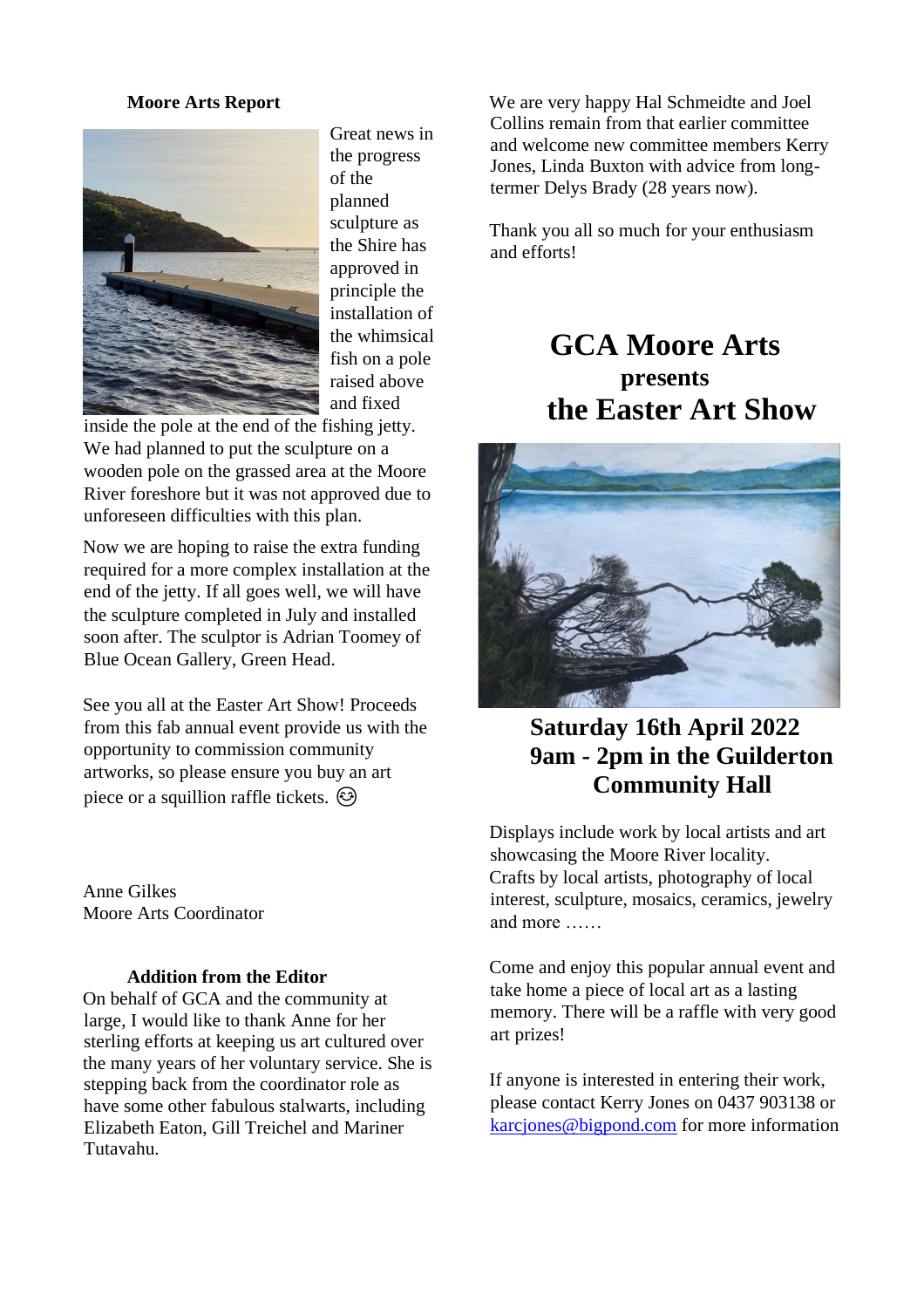#### **FOMRE report**

The water quality testing of Moore River was postponed due to a Covid contact but is rescheduled for Friday March 11th.

We welcome observers & volunteers to come and see us at work with the Department of Water & Environmental Regulation. RSVP to Linda on 0414 631 273 for 9am at the boat ramp on the Friday.

The FOMRE AGM will be on Sunday 10th April in the afternoon, further details will be sent to members.

Although it's been a quiet year, we'll give you an update and answer any questions you may have.

Linda Johnson Vice President

#### **Visitor's Centre report**

The two Lindas Buxton and Johnson have indicated recent busyness, with regular complaints continuing to be received about the shop closure and the state of the public toilets. They remain hopeful for increased volunteer numbers to allow daily opening during busy periods. If you have some free time please call in – you'll be made very welcome.

#### Ed From GCA minutes





# **Guilderton Sunday 6th March 2022**

The GCA will once again be holding a Clean Up on the Labour Day long weekend and would love your help! **Clean Up sites** will be:

- Boat Ramp 8am, bring a boat if you have one or just come along to help Clean Up Moore River's banks
- Foreshore meet at the Visitor Centre, between 8 and 11am, turn up when you can to help Clean Up the foreshore and beach
- Or help Clean Up the road into town. Bring a trailer if you have one and meet at the Country Club carpark at 8am
- Groyne and beaches 8am to 11am, turn up at the Visitor Centre for bags to collect rubbish when you can to help Clean Up the beach and dune areas

**FREE** sausage sizzle at the Country Club at 12 noon for all helpers! Phone Linda on 0414 631 273 should you have any queries

> **Be Sunsmart Bring Gloves All Welcome**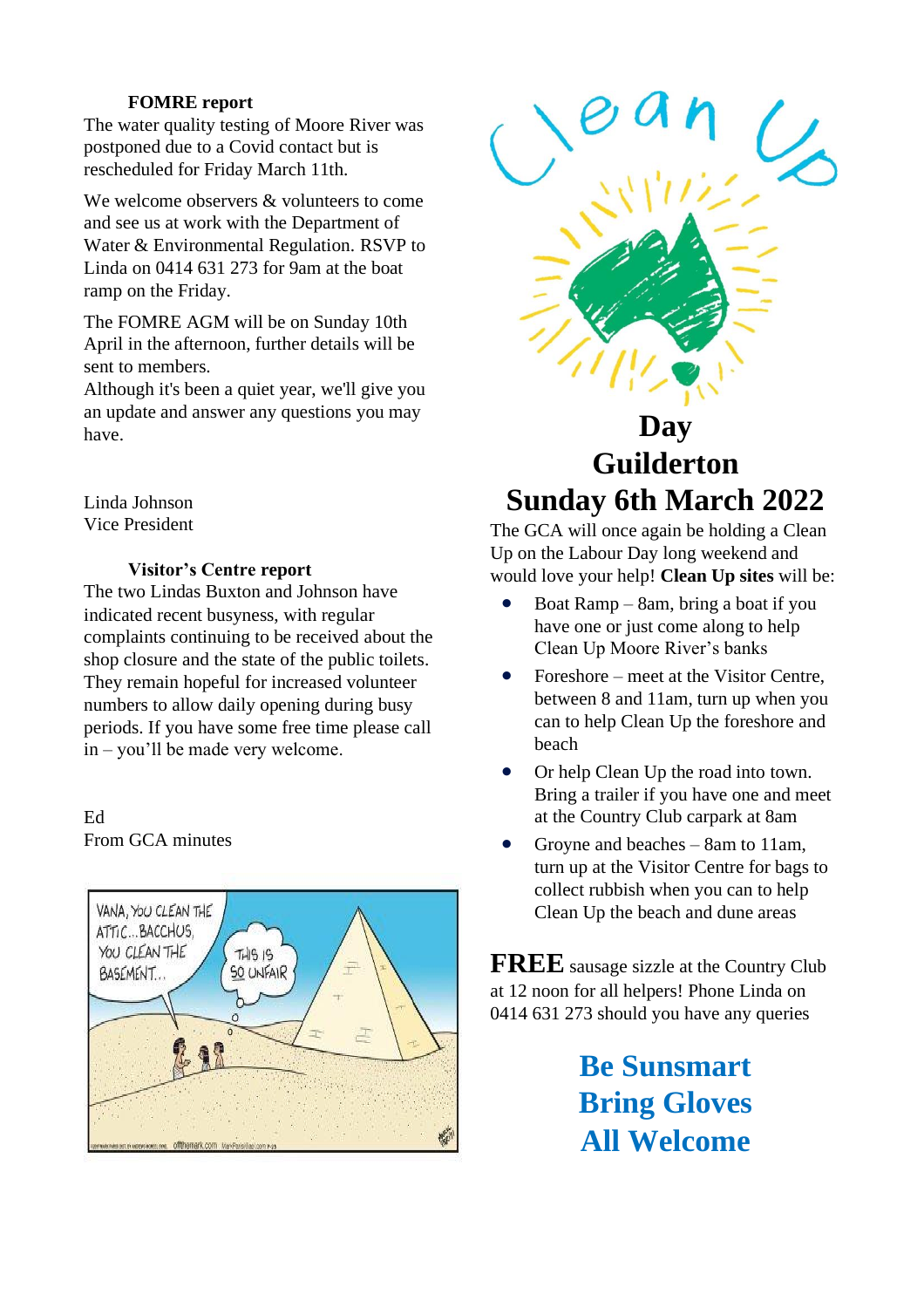## GCA presents the Easter Blues and Jazz evening Saturday 16th April 2022 6pm start

## FREE & ALL WELCOME



Food vans, coffee vans & our wonderful St John ambulance will all be there. Our blues and jazz musos include our very own Rob West & Moore River Music See you there